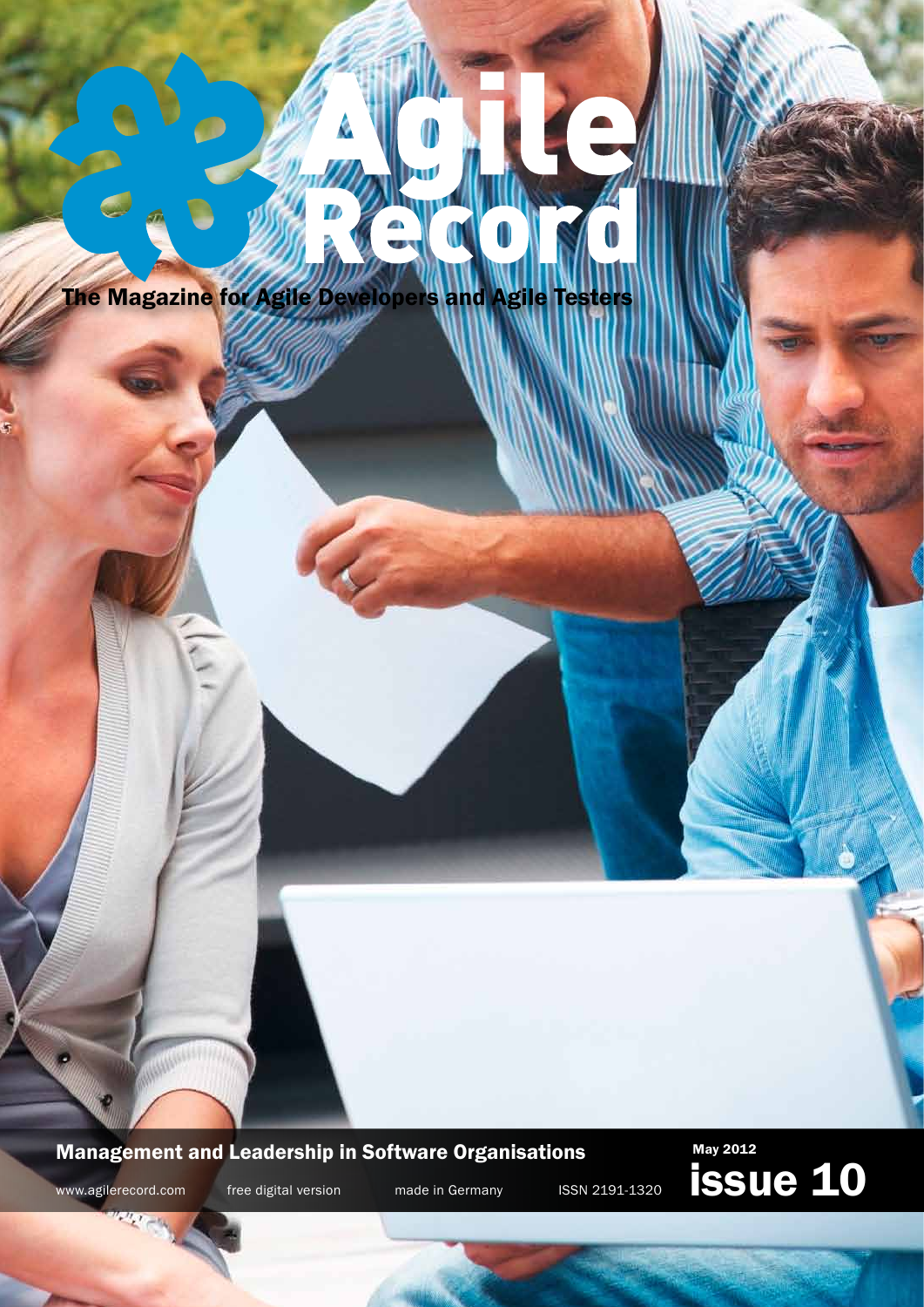# Risk Poker: Risk based testing in agile projects

*by Jurian van de Laar*

# About risk based testing

Testing is an important supporting activity to achieve 'working software' in agile projects. By finding defects and providing insight in the quality of the software, testing plays a role in providing feedback to software developers, in satisfying acceptance criteria and in adhering to the Definition of "Done".

Testing activities can be seen as mitigating product risk. A product risk is defined as a risk which is directly related to a potentially failing product. Risk based testing is an approach for developing and prioritizing tests based upon the impact and likelihood of failure of the functionality to be tested. Likelihood is the chance that the software contains defects (caused by for example poor programming, high complexity, etc.). Impact is an indication of the consequences when the software fails.

# Risk based testing with "Risk Poker" in agile projects

One of the most frequently asked questions about testing, both in traditional and Agile projects, is: "How much testing should be done"? In some traditional projects managers may want the team to 'test everything'. They want to be absolutely sure that the system is completely tested before it is released into the market, to prevent problems – or even claims – in production. However, testing the entire system in every possible way is impossible. No organization is willing to spend sufficient resources for 'exhaustive testing' and pressure on budget and release schedule will not allow for the required effort.

James Bach, leading proponent of Exploratory Testing, introduced the concept of 'good enough testing' in 1997. This concept is helpful in understanding the risk based testing approach. Agile projects are usually not striving to develop 'the absolute perfect software'. The concept of 'a potentially useful version of working product' in Scrum actually means that the software is working 'good enough' to take it into production. 'Good enough' in this context is defined as: providing sufficient benefits, having no critical problems and the benefits of releasing now outweigh both the consequences of

non-critical problems and delaying the project for further testing.

Risk Poker is an approach for product risk based testing in agile projects. The process of Risk Poker is similar to the way that Planning Poker is done, e.g. in Scrum, except that it will result in risk identification and risk analysis rather than estimations and story points.

What are the reasons for applying risk based testing with Risk Poker in agile projects – and what are the benefits?

- 1. Most agile methods and frameworks like Scrum are time-boxed. Iterations have a fixed duration, so both development and testing activities are by definition limited to a pre-defined timeframe. Risk based testing provides an excellent answer to the problem 'how much testing' by ensuring that the most important testing has been done within the available time. Therefore risk based testing is a very suitable approach for time-boxed development methods.
- 2. Just like Planning Poker, Risk Poker is a team-based activity and decisions are made by achieving consensus.
- 3. In the Scrum process, Risk Poker can be easily combined with Planning Poker in the Planning meeting. They complement each other, because information about business value from the Product Owner (PO) will provide input for the impact component of product risk, and the question-andanswer game about product risks will be input for estimating the testing effort in Planning Poker.
- 4. User stories are very suitable entities to be used as 'risk items' in a product risk analysis. In agile projects, risk identification comes down to identifying user stories.
- 5. Agile is all about 'working software', Risk Poker is a lightweight approach to achieve the most appropriate balance between sufficient quality and acceptable risk – within the available constraints in time and resources.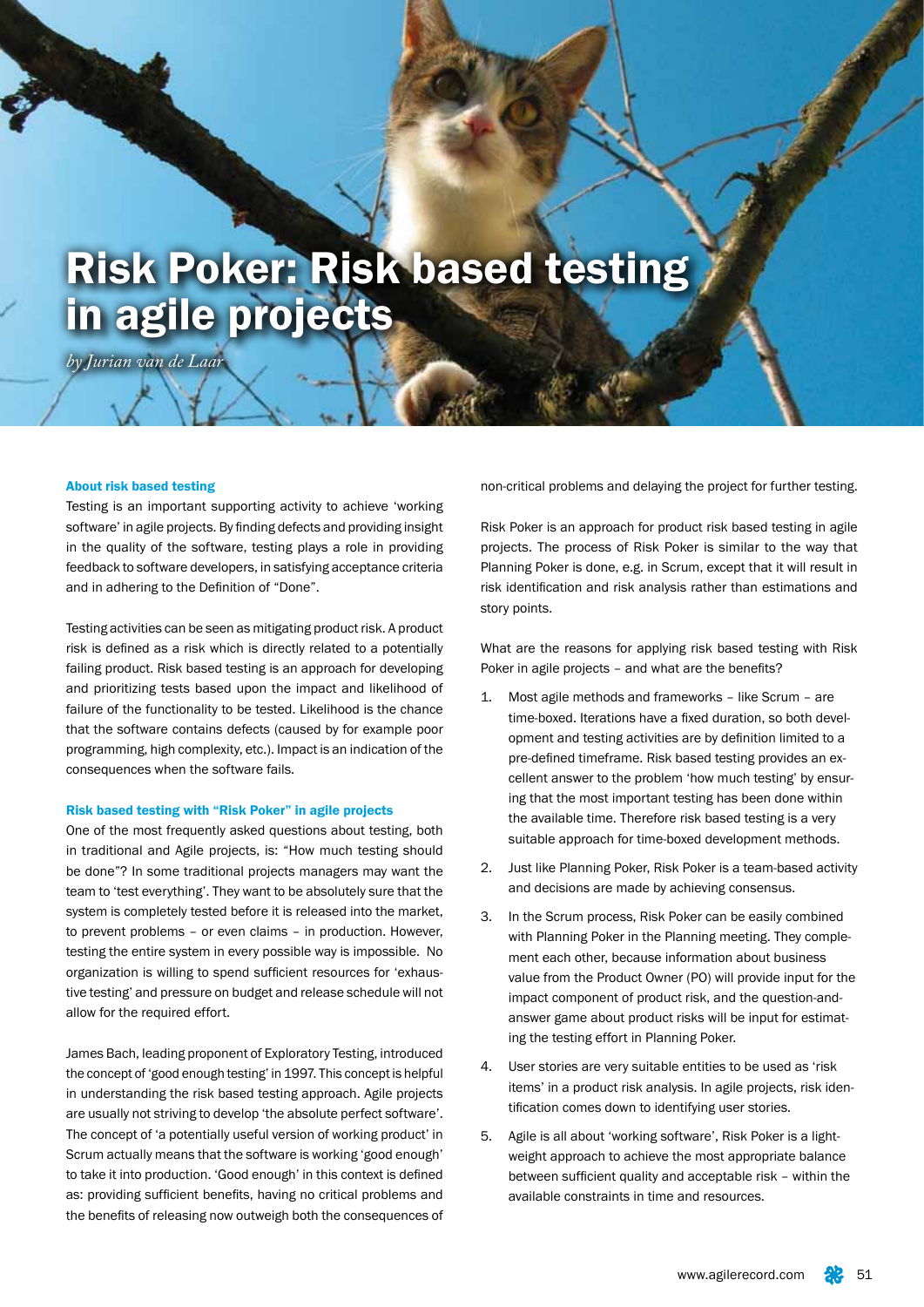In our practice, working in agile projects, we discovered that the 'original' product risk management approach as we had described it in our white paper in 2006 required some modifications to better fit to an agile way of working. We needed a 'lightweight' variant, one that could be easily integrated with Risk Poker in the planning meeting and sufficiently intuitive for the team to quickly understand it and get fast results. As an example, Risk Poker uses 'traffic-light'-colored 'poker cards' instead of the conventional quantitative approach using risk factors.

# Risk Poker: How does it work?

Traditional risk assessment starts with identifying product risks. In Scrum, the backlog items (e.g. user stories) are considered risk items. So the question for each backlog item will be: "What risk is associated with this user story?" This question is addressed in the conversation about the user story during the sprint planning session.

Prior to the planning meeting, the team should determine which factors influence the quality of the delivered software. Typical factors for likelihood are complexity, new development (level of re-uses), interrelations (number of interfaces), size, technology and (in-)experience of team. The team itself decides which factors for likelihood are to be taken into account during the Risk Poker.

Concerning the impact, influencing factors can be business importance (i.e. selling item), financial damage, usage intensity, external visibility and legal sanctions. The PO will decide (together with stakeholders) which of these factors for impact are to be taken into account. Risk Poker is ideally played prior to Planning Poker. This is because the risk determined for each item should determine the test effort involved in every backlog item. It is a consensus-based technique for estimating risk.

During the planning meeting, next to their planning poker cards, every estimator is given a set of risk poker cards, which contains 4 colored cards (green, yellow, orange and red). The colors represent the perceived risk level (both for likelihood and impact). The meaning of the colors is similar to story points: 'red' for the highest risk level, 'green' for the lowest risk level. First the moderator or the PO provides an overview of the User Story (US). The team is given the opportunity to ask questions, discuss the US and bring all issues concerning risk into play. While discussing, colors must not be mentioned, since this can influence every individual team member. When all is clear for the Scrum team, every team member will choose the colored card they think represents the risk (for likelihood of failure) best. Everyone shows their card simultaneously by throwing them on the table. When estimated risk colors are not all identical, team members with different colors are asked to clarify their choice of color. When all estimators have explained their color, the risk estimation process is repeated. If all thrown colors are still not equal, the PO (or moderator) can ask the estimators again for clarification and repeat the process, or the PO can decide which color is picked (usually the color representing the highest risk). Concerning the impact, the PO will give a color representing this risk (impact component) best and explains this to the team. Because the PO role in Scrum is typically responsible

for both prioritizing user stories and assigning business value, the impact component of product risk is determined by the PO solely without striving for consensus by playing the risk poker cards with the team. The explanation to the team, however, is important to get the team's support, and the team is also encouraged and challenged to ask questions. After Risk Poker has been played for a US, the Planning Poker can take place for that same US following its own rules.

# Applying the risk based approach

When putting the User Stories to the Scrum board, the colors for risk likelihood and impact should be made visible together with the total number of points.

# User Story 11

As a Forum User, I want to Upload photos so that ..... I can share these photos with other forum members



The colors chosen represent a certain thoroughness of testing. Red means very thorough testing, whereas green means less (or maybe even no) testing. To define this thoroughness, a wide variety of actions can be taken. One can think of code reviews, unit tests (e.g. level of code coverage), acceptance tests, regression tests, the way testers are involved in testing items and the usage of testing techniques. For every combination of colors, a set of actions is defined. The measures become stricter if the colors are indicating more risk. Some examples:

- Likelihood is green and impact is yellow: Unit test with decision coverage (e.g. 70%) and acceptance test with use case technique (only basic flow). Tests may be created and executed by every team member.
- Likelihood is orange and impact is green: Unit test with condition determination coverage (e.g. 80%) and acceptance test with only exploratory testing.
- Likelihood and impact are both red: Code reviews, unit test with multiple condition coverage (e.g. 80%) and acceptance test with use case technique (basic, alternative and exceptional flow). Tests must be created and executed by test team member.

Risk likelihood is more or less coupled with unit testing, whereas the risk impact has a close relation with acceptance testing.

#### Differences with traditional product risk analysis

There are some differences with Risk Poker compared to a 'normal' risk assessment. For instance, the PO will represent all stakeholders and should have good knowledge of the US, so the PO can judge the impact of the risk.

Risk Poker is only useful for user stories which are to be picked up in the upcoming sprint.